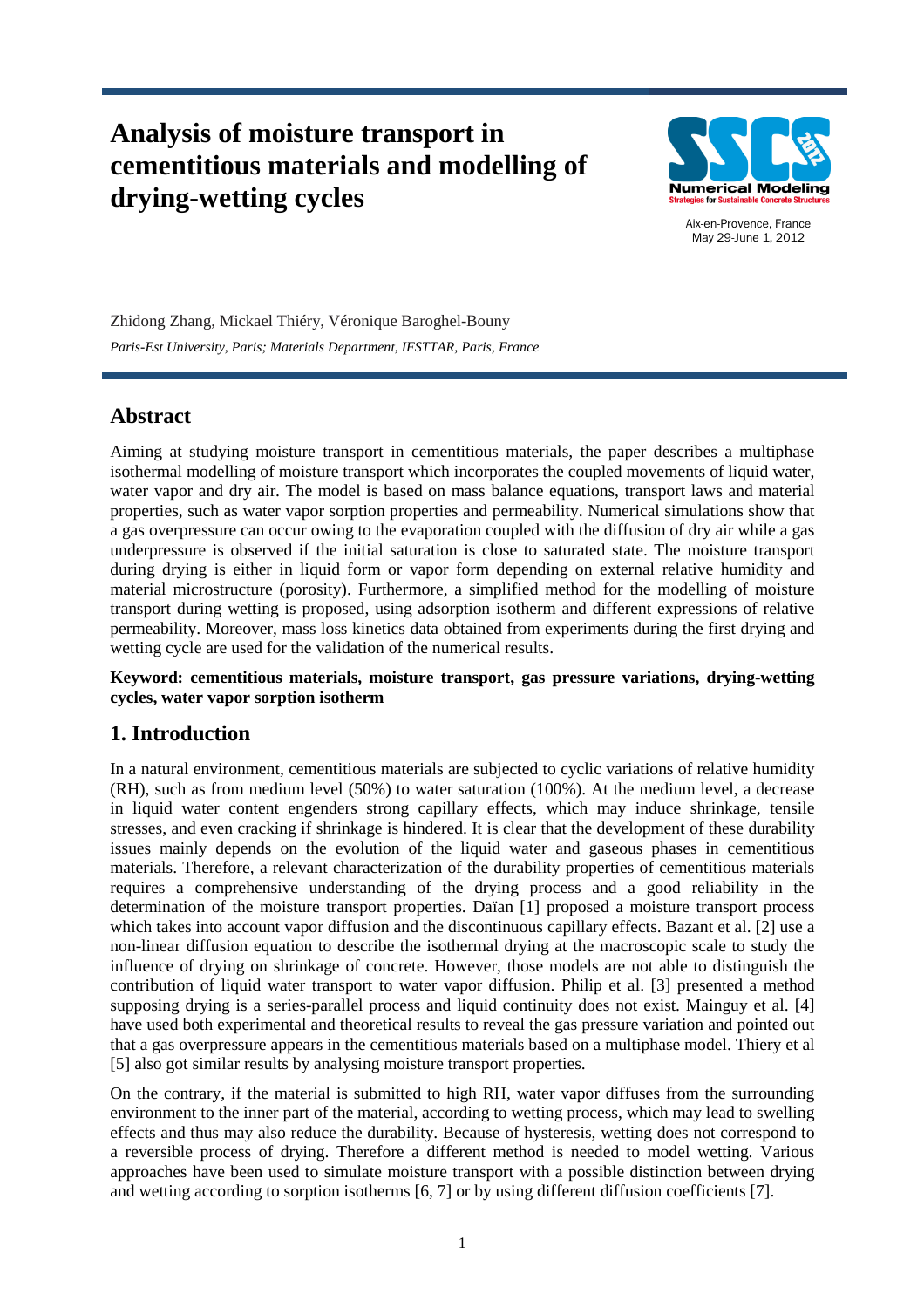Based on previous works [5], this paper constitutes a further development to analyse isothermal drying properties (such as properties related to gas pressure variations or to moisture transport modes). Then we introduce a simple method for the modelling of wetting, considering hysteresis between desorption and adsorption. Experimental data were obtained on three OPC pastes CN, CO and

| Table 1. Material characteristics |  |
|-----------------------------------|--|
|-----------------------------------|--|

| Materials | W/C  | (% )<br>Φ |
|-----------|------|-----------|
| ന         | 0.35 | 0.30      |
| CΝ        | 0.45 | 0.45      |
|           | 0.60 | 0.58      |

CP [8] (cylindrical specimens with 7 cm diameter and 14 cm height). The main characteristics of these materials (W/C and accessible-to-water porosity  $\phi$  measured by hydrostatic weighting after vacuum saturation followed by a drying at 105℃ at the age of 200-day sealed curing) are gathered in Table 1.

#### **2. Modelling of isothermal drying**

#### **2.1. Mass balance equations**

At the macroscopic scale of an elementary representative volume, drying of cementitious materials can be described continuously in time and space by a set of partial differential equations which are mass balance equations for liquid water (*l*), water vapor (*v*) and dry air (*a*):

$$
\frac{\partial [\rho_1 \phi S_l]}{\partial t} = -\text{div} \, w_l - \mu \tag{1}
$$

$$
\frac{\partial [\rho_v \phi(1 - S_l)]}{\partial t} = -\text{div} \, w_v + \mu \tag{2}
$$

$$
\frac{\partial [\rho_a \Phi(1 - S_l)]}{\partial t} = -\text{div} \, w_a \tag{3}
$$

where  $\rho_i$  is the mass density of each component  $i (=l, v \text{ or } a)$  and  $S_l$  is the liquid water saturation. μ denotes the rate of liquid water mass changing into vapor per unit volume of porous material and  $w_i$  is the flux of component *i*.

#### **2.2. Transport laws**

The flux of liquid water is expressed by the generalized Darcy's law for unsaturated conditions, which reads:

$$
w_l = -\rho_l \frac{K}{\eta_l} k_{rl}(S_l) \text{grad } p_l \tag{4}
$$

In this equation, K is the intrinsic permeability of the porous material.  $p_l$  stands for the liquid water pressure.  $\eta_l$  and  $k_{rl}(S_l)$  are the dynamic viscosity of liquid water and the relative permeability, respectively.

The movement of water vapor and dry air are both governed by advection of the gaseous mixture and by molecular diffusion. The advection of the gaseous mixture can be described by Darcy's law in the same way as liquid water. The diffusion of moisture in the form of water vapor is driven by a gradient of molar fraction according to Fick's first law. The expressions of water vapor and dry air fluxes are given as (where  $i = \nu$  or  $a$ ):

$$
w_i = -\rho_i \frac{K}{\eta_g} k_{rg}(S_l) \text{grad } p_g - \frac{M_i p_{atm}}{RT} f(\phi, S_l) D_{va} \text{ grad } \left(\frac{p_i}{p_g}\right)
$$
(5)

where  $k_{rg}(S_l)$  and  $\eta_g$  represent the relative permeability and the dynamic viscosity of the gaseous phase, respectively. R is the ideal gas constant, T is the absolute temperature,  $M_i$  is the molar mass of component i,  $f(\phi, S)$  is the resistance factor for gas diffusion,  $D_{va}$  is the free water vapor diffusion coefficient in the air  $(2.47 \times 10^{-5} \text{ m}^2 \cdot \text{s}^{-1} \text{ at } T = 293 \pm 1 \text{ K})$  [9].

Among the various empirical expressions for  $f(\phi, S_l)$ , the one proposed by Millington [10], originally developed for granular materials, has been applied by several authors [4-5, 9] for partially saturated porous media such as cementitious materials:

$$
f(\phi, S_l) = \phi^a (1 - S_l)^b \tag{6}
$$

where  $\alpha$  and  $\beta$  are two parameters related to the morphology of the microstructure. Mainguy et al. [4] used  $\alpha = 4/3$  and  $b = 10/3$ , which leads up to an overestimation of the vapor diffusion compared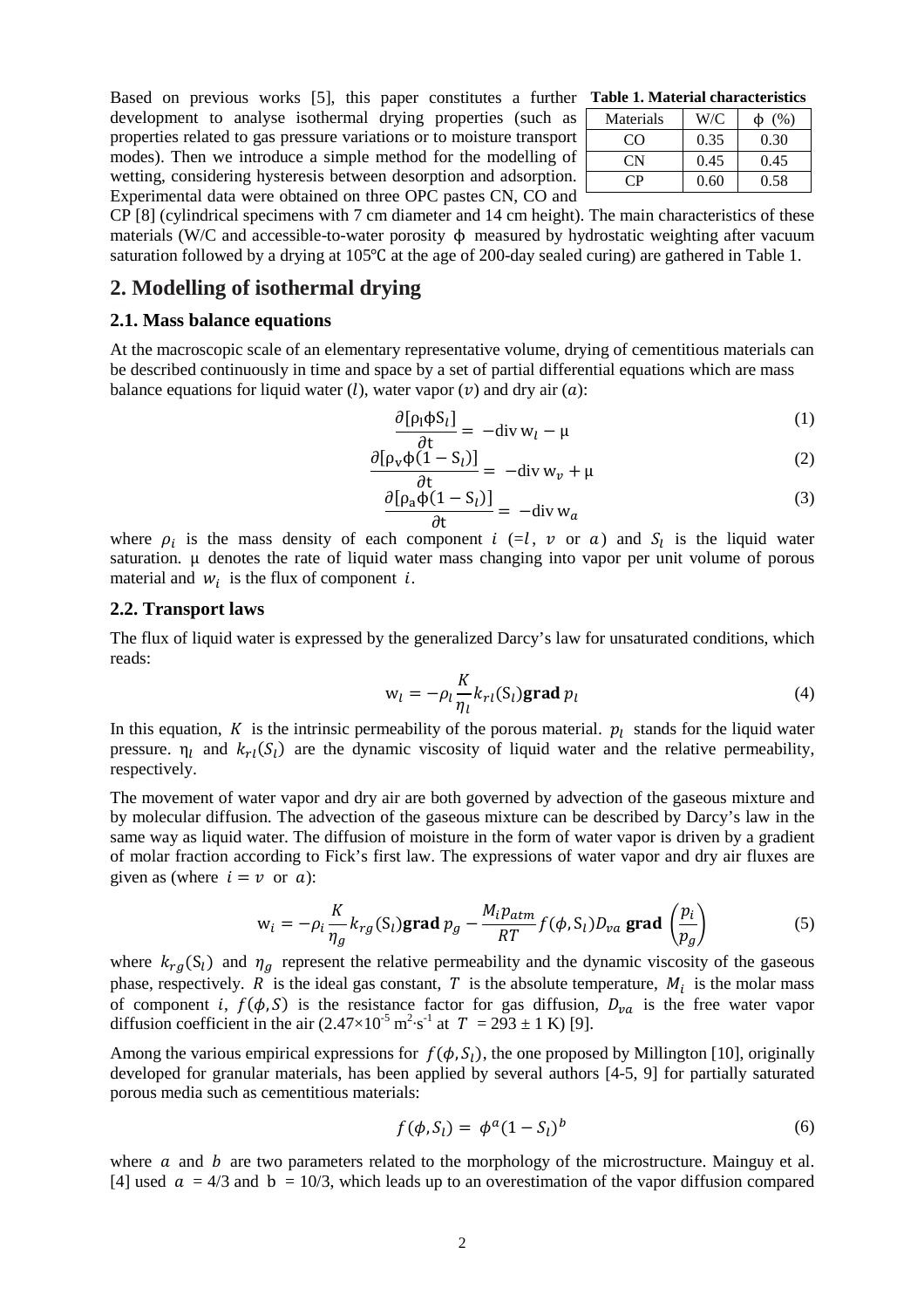with the proposal of  $a = 2.74$  and  $b = 4.20$  by Thiery et al. [5] from the fitting of experimental data obtained by Papadakis et al. [11] (see Fig. 1). The values proposed by Thiery et al. are chosen in the present research since they seem more relevant for cementitious materials. The comparison of resistance factor for CO, CN and CP in Fig. 1 shows that CO always has the highest tortuosity effects due to the least porosity.

#### **2.3. State equations**

The gas is assumed as an ideal mixture of water vapor and dry air. Hence, according to Dalton's law, the mixed gas pressure  $p<sub>g</sub>$  is the sum of pressures of water vapor and dry air  $(p_q = p_v + p_a)$ . The macroscopic



Fig. 1. Resistance factor predicted by Mainguy's choice and Thiery's choice for CO, CN and CP.

capillary pressure  $(p_c)$  is defined as the difference between the gas pressure and the liquid water pressure (see Eq. (7)).

$$
p_c = p_g - p_l \tag{7}
$$

Thermodynamically, it is possible to show that  $p_c$  depends on  $S_l$  for isothermal conditions [12]. If we assume that liquid water and vapor remain in permanent local thermodynamic equilibrium and the mixture pressure  $p_a$  is constantly equal to the atmospheric pressure ( $p_{atm}$ ), Kelvin's law can be used to link the capillary pressure to RH prevailing inside the pores.

$$
p_c = -\frac{\rho_l RT}{M_v} \ln(\text{RH})
$$
\n(8)

#### **2.4. Material properties**

#### *2.4.1. Hysteritical properties*

The relation  $p_c(S_i)$  presents an hysteresis between desorption and adsorption [13] for some materials. In order to express the capillary pressure curve with respect to  $S_l$  in a continuous way, a two-parameter analytical function has been proposed by van Genuchten [13].

$$
p_c(S_l) = \alpha (S_l^{-\beta} - 1)^{1 - 1/\beta}
$$
 (9)

where parameters  $\alpha$  and  $\beta$  are obtained from fitting experimental data. The best fitting parameters for desorption and adsorption isotherms of CO, CN and CP are provided in Table 2 [9]. Associated with Eq. (8), we are able to describe the main adsorption and desorption isotherms with  $S_l$  and RH as variables. Sorption isotherms for CO, CN and CP are illustrated in Fig. 2.

## *2.4.2. Intrinsic permeability*

The intrinsic permeability  $K$  is a key parameter for modelling of moisture transport in cementitious materials. However, the direct measurement of  $K$  for low permeability cementitious materials is

commonly recognised as very difficult. Indeed, the pressure needed to generate the liquid movement is too high and generally exceeds the compressive strength of the material. Therefore, when no relevant direct method is applicable, an indirect method,

proposed by Coussy et al.  $[14]$  and widely used in  $[4, 9, 4]$  and 15], can be employed to predict K by means of fitting experimental drying kinetics (mass loss *vs*. time) through inverse analysis. Intrinsic permeabilities for CO, CN and CP obtained by the indirect method are presented in Table 3.

| Table 2. Fitting parameters used in Eq. (9) |  |  |  |  |  |  |
|---------------------------------------------|--|--|--|--|--|--|
|---------------------------------------------|--|--|--|--|--|--|

 $K(10^{-20} \text{ m}^2)$ 

|            | Parameters     | CO.   | <b>CN</b> | CP    |
|------------|----------------|-------|-----------|-------|
| Desorption | $\alpha$ (MPa) | 45.35 | 32.70     | 13.70 |
|            | $(-)$          | 2.12  | 2.16      | 2.56  |
| Adsorption | $\alpha$ (MPa) | 3.60  | 1.48      | 0.73  |
|            |                | 3.39  | 3.79      | 4.01  |

Table 3. Intrinsic permeabilities

 $CO$   $CN$   $CP$ 

 $2.7 \, | \, 16.0 \, | \, 605.0$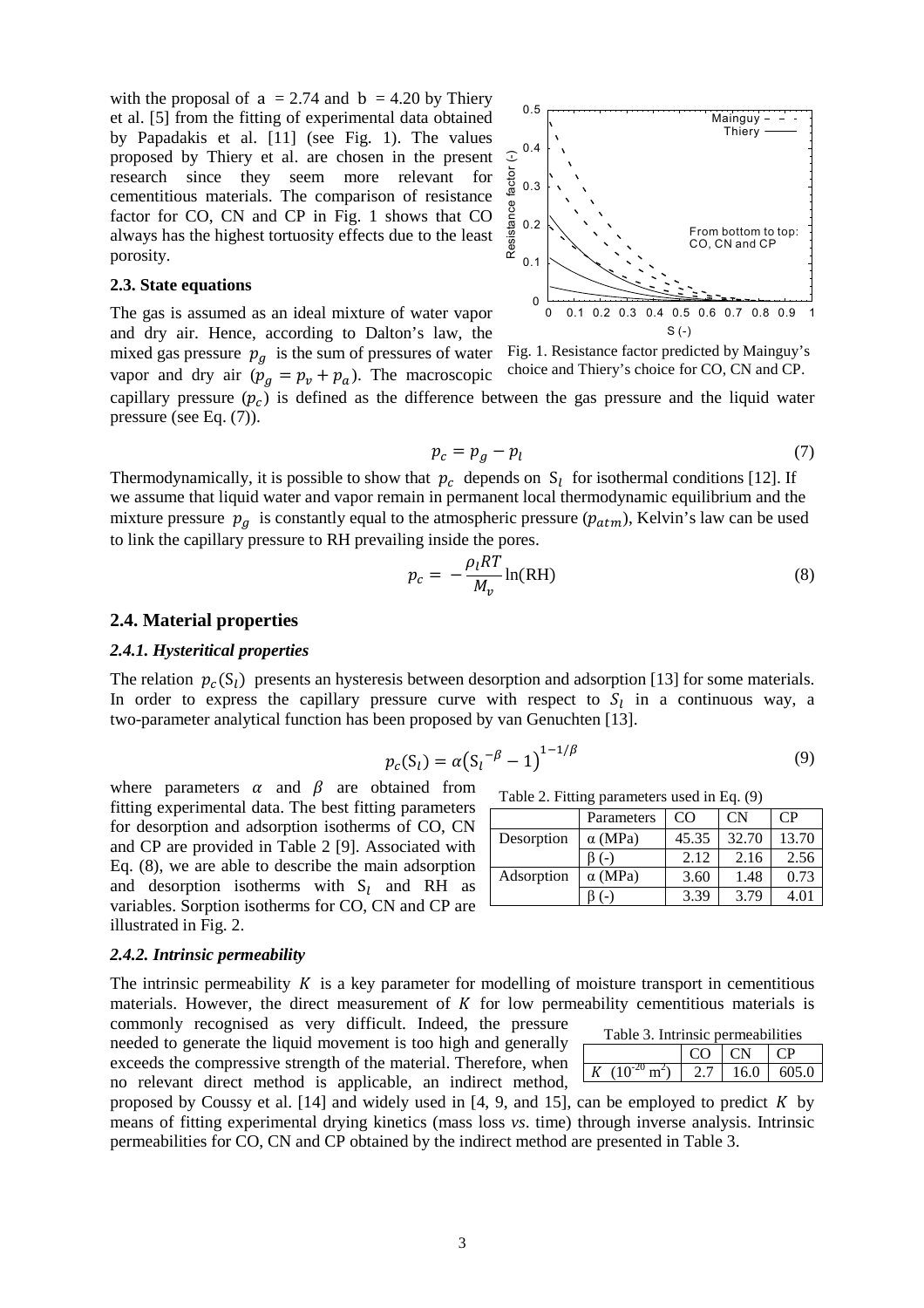#### *2.4.3. Relative permeability*

Relative permeability to liquid water  $k_{rl}$  is involved in the generalized Darcy's law (see Eq. (4)).  $k_{rl}$ is an increasing function of  $S_l$ . A comprehensive numerical model proposed by Mualem [16] to predict the relative permeability of a porous medium from the capillary pressure curves is written as:

where

$$
k_{rl}(S_l) = S_l^{1/2} [KL + (1 - KL)KH]^2
$$

$$
KL(S_l) = \left(\int_{p_c}^{+\infty} dL(S_l)/p_c^2\right) / \left(\int_0^{+\infty} dL(S_l)/p_c^2\right)
$$
  
\n
$$
KH(S_l) = \left(\int_{p_c}^{+\infty} dH(S_l)/p_c^2\right) / \left(\int_0^{+\infty} dH(S_l)/p_c^2\right)
$$
\n(10)

KL and KH are two normalized integral functions using the capillary pressure as input data. The literature (see [5] and [15]) describes this comprehensive model in more details. Since this equation is based on Mualem's domain theory for desorption [15], it is used for dying in this paper.

Note that one expression of relative permeability to liquid water, derived from van Genuchten [13] and based on Mualem's model [16], has been widely used [4, 7] for modelling of moisture transport in low permeability materials.

$$
k_{rl}(S_l) = S_l^{1/2} \left( 1 - \left( 1 - S_l^{\beta} \right)^{1/\beta} \right)^2 \tag{11}
$$

where  $\beta$  is the parameter used in Eq. (9). Compared with Eq. (10), the analytical relationship (see Eq. (11)) gives a different prediction of  $k_{rl}$  (see Fig. 3). In this paper, we use the analytical relationship for adsorption and values of  $\beta$  are taken from Table 2. The relative permeability to the gaseous phase is expressed as [17]:



Fig. 2. Desorption and adsorption isotherms of CO, CN and CP. Fitting curves (lines) and experimental data (symbols) [8, 15]. The hysteretic loops are illustrated.

Fig. 3. Comparison of relative permeability to liquid water  $k_{rl}$  of CN calculated by Eqs. (10) and (11).

#### **3. Analysis of moisture transport modes**

#### **3.1. Boundary conditions**

Research results from the literature [18, 19] show that the rate of evaporation at the surface of an almost initially saturated cementitious material is similar to drying of a free surface of liquid water. Hence, a simplification is used to link the drying of a saturated surface with the external relative humidity. For the evaporation from the surface of liquid water, the following equation is used in the literature [19]:

$$
w_t = w_l + w_v = \phi S_l E(p_v - p_v^{ext})
$$
\n(13)

where  $p_v$  and  $p_v^{ext}$  are the internal water vapor pressure near the surface of the specimen and the external water vapor pressure, respectively.  $E$  is the emissivity coefficient, which depends on environmental conditions, including wind velocity and temperature. In Eq. (13),  $\phi S_l$  stands for the reduction of accessibility due to the presence of a solid phase. By means of a drying experiment of a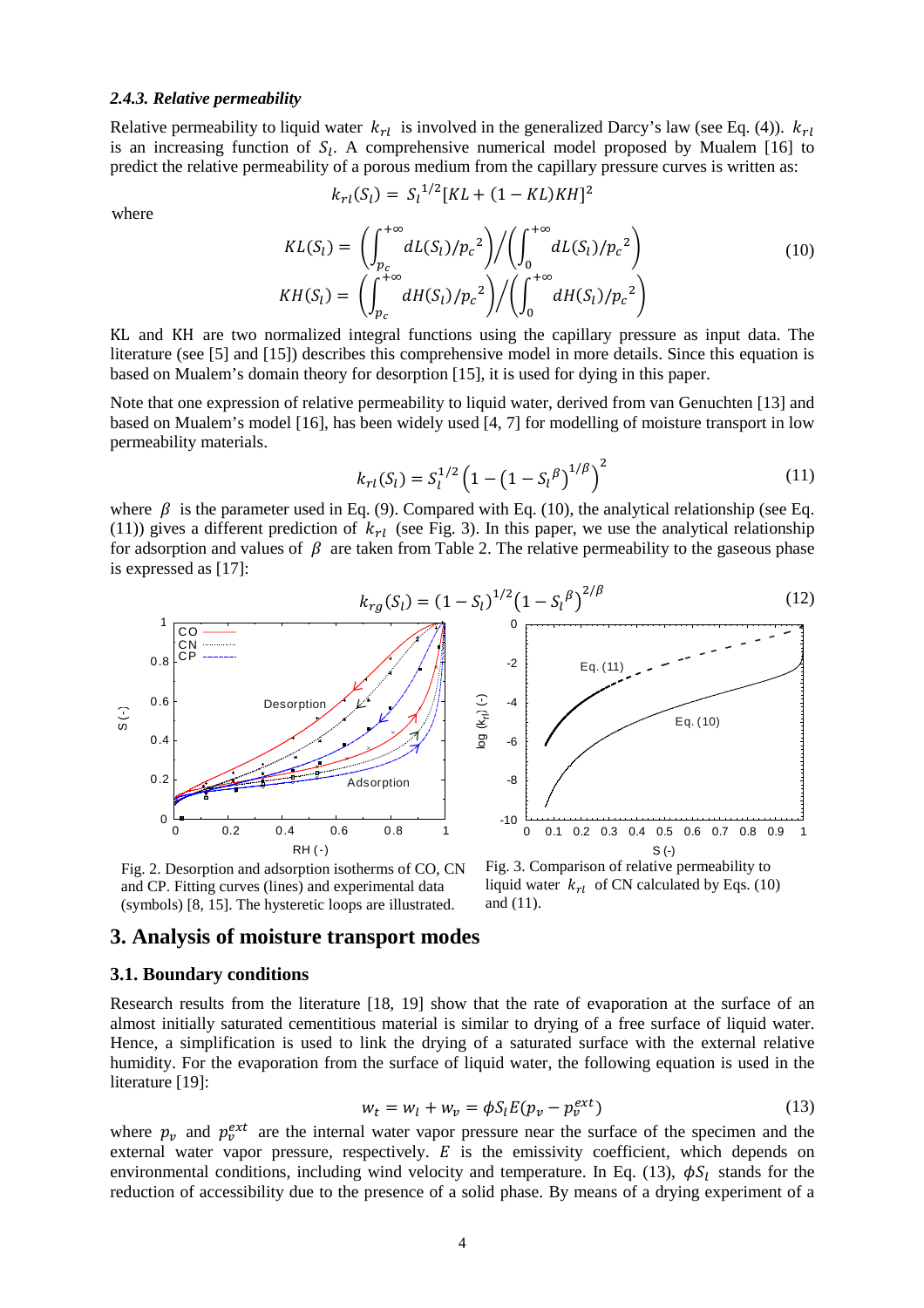free surface of water (at RH = 50  $\pm$  5% and T = 20  $\pm$  1 °C), it was found E = 2.582  $\times$  10<sup>-8</sup> kg·m<sup>-2</sup>·s<sup>-1</sup>·Pa<sup>-1</sup> (in a case  $\phi = 1$  and  $S_l = 1$ ) [14].

#### **3.2. Existence of gas overpressure and underpressure**

Substituting the gas flux equation (see Eq.  $(5)$ ) into the molar balance equations (see Eqs. (2) and (3)), the influence of drying on the gas pressure appears as:

$$
\phi(1 - S_l) \frac{\partial p_g}{\partial t} = \text{div} \left[ p_g \frac{K_g}{\eta_g} k_{rg}(S_l) \text{grad } p_g \right] + \phi p_g \frac{\partial S_l}{\partial t} + \frac{RT}{M_v} \mu \tag{14}
$$

The individual terms on the right-hand side of Eq. (14) refer to the advective Darcean flow of gas (the first term), the effect of desaturation of the porosity (the second term) and the exchange between liquid water and water vapor (the third term). The first term changes with the gradient of  $p_g$  and dissipates the variations of gas pressure. The second term is related to the decrease in  $S_l$  and causes a drop in  $p_a$  owing to the disappearance of liquid water in the pores. The third term involving the evaporation rate  $\mu$  can engender an increase in  $p<sub>q</sub>$ . The vapor pressure is indeed limited by the saturating vapor pressure as the upper bound, which is much lower than the gas overpressure. When the evaporated water vapor is forced to diffuse toward the surrounding air, the diffusion of dry air entries and takes the place of water vapor simultaneously. Consequently, a gas overpressure appears due to the arrival of dry air.



Fig. 4. Profiles of gas pressure during drying of CN for  $RH_{ext} = 53\%$  and initial  $S_l^0 = 90\%$ (left) and 99% (right). The profile at 0-day corresponds to the atmospheric pressure.

Simulation results of gas pressure profiles during drying for  $RH_{ext} = 53\%$  are shown in Fig. 4. Two different initial conditions are considered:  $S_l^0 = 90 %$  and 99%. A significant gas overpressure appears at the border layer of the specimen and the predicted gas pressure can reach up to 1.5 times the

initial value of the atmospheric pressure. This is rather unusual because the gas conductivity of porous materials is generally so high that any change of the gas pressure vanishes quasi-instantaneously. Nevertheless, numerical simulations [4] have already shown that the advective Darcean transport of gas (the first term in Eq. (14)) is low for weakly permeable materials such as cementitious materials. Thus, the overpressure phenomena related to liquid water evaporation are not easily dissipated and the role of the third term in Eq. (14) is predominant.

It is worth noting that when the initial condition  $S_l^0$  is 99%, an obvious gas underpressure behaviour can be observed (see Fig. 4). It gradually moves toward the inner part of the specimen, while for a lower initial condition  $S_l^0$ =90%, there is no observed gas underpressure. On the one hand, the drying of a material which is initially close



Fig. 5. The maximum and minimum gas pressure during drying of CN for 371 days for various values of RHext (20% to 90%) and two different initial  $S_l^0$  = 90% (squares) and 99% (circles).

to saturation shows significant movements of liquid water due to the strong gradient of capillary pressure. On the other hand, the diffusion coefficient of water vapor is low because of the high water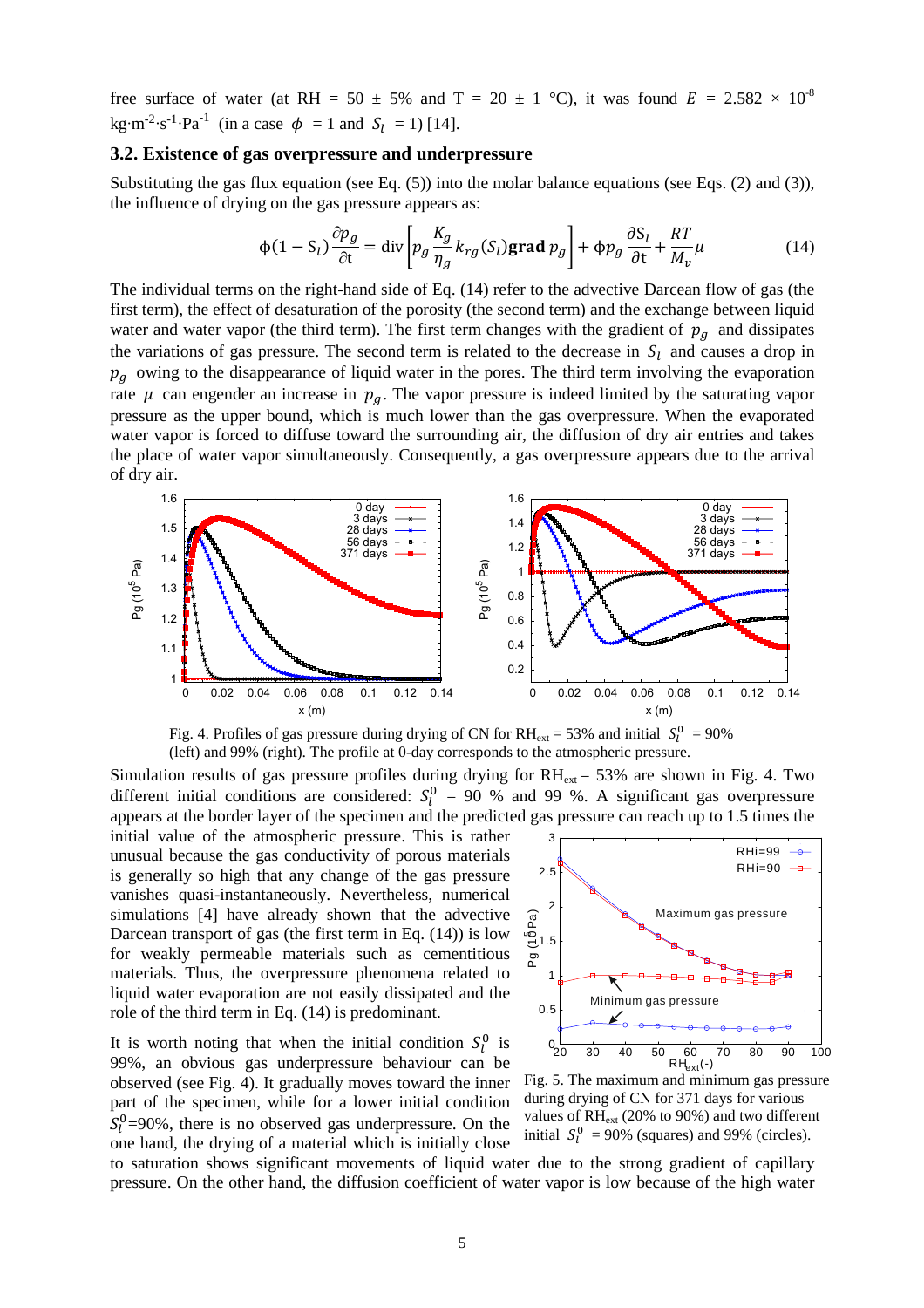content according to Eq. (6), so that the diffusion of water vapor is restricted and cannot move to inside the specimen. In this process, the desaturation of the porosity caused by the liquid water flow contributes to decrease the pressure within the material (the second term in Eq. (14)).

Besides, almost the same maximum values of overpressure for two different initial saturations are found in Fig. 4. A series of simulations on various external RH and initial  $S_l$  have shown that, for a given material (such as CN), the major factor determining the maximum overpressure during drying is the external RH. For example, the same maximum overpressure variation can be observed for two different initial conditions in Fig. 5, which illustrates the maximum and minimum gas pressures varying with external RH. Another conclusion which can be drawn from simulations in Fig. 5 is that the minimum gas pressure mainly depends on the initial saturation whereas gas underpressure behaviour becomes significant if the initial saturation increases close to saturated state.

#### **3.3. The moisture transport modes**

Drying of a porous material is mainly controlled by two modes: (1) the liquid water in the specimen moves to the boundary due to the advective Darcean transport and then evaporates; and (2) the liquid water evaporates to water vapor within the pores which diffuses through the porous network to the surrounding environment. For our simulations, the contribution of water loss in liquid form (time integration of  $w_l$  at the boundary) to the total mass loss (time integration of  $w_l + w_v$ ) is plotted in Figs.6 and 7 to identify main modes of moisture transport.

The drying experiments were carried out for CO, CN and CP specimens, which were exposed to a laboratory environment (RH<sub>ext</sub> = 50  $\pm$  5% at T = 20  $\pm$  1 °C). The following simulations use the same conditions to experiments. Fig. 6 illustrates kinetics of water loss, both liquid water movement and water vapor diffusion during drying a CN specimen (initially  $S_l^0 = 97\%$ ). It clearly shows that the contribution of water vapor increases with the decrease of  $S_l$ . That is because liquid water is progressively released from the porous network which enhances the diffusion of water vapor. More precisely, it is observed that at the beginning of drying the mass loss related to liquid water movement plays a key role while the contribution of water vapor increases gradually with time.





Fig. 6. Mass loss kinetics and contribution of liquid water

for  $S_l^0$  = 97% and RH<sub>ext</sub> = 50 ± 5%. The total mass loss in liquid form to the total mass loss during drying of is fitted by experimental data (squares) through "inverse analysis" to predict  $K$  (see section 2.4.2).

movement and water vapor diffusion during drying of CN Fig. 7. Comparison of the contribution of water loss CO, CN and CP for initial  $S_l^0 = 90\%$  and various  $RH_{ext}$  (10% - 90%).

Moreover, simulations of the contribution of liquid water transport are also carried out for CO, CN and CP for an initial  $S_l^0 = 90\%$  and various RH<sub>ext</sub> (from 10% to 90%). The numerical results are illustrated in Fig. 6. It is clear that the liquid water contribution on the mass loss during drying depends on the external RH and the kind of material. Several phenomena can be observed in this figure.

(1). For low values of external RH, water vapor diffusion dominates the mass loss (mode (2)), while for high values of external RH, liquid water movement plays the main role (mode (1)). Here, we recall that the mass loss is calculated at the boundary of the specimen, so the analysis is just focused on the surface. The liquid permeability  $(k_l = K \cdot k_{rl})$  and gas permeability  $(k_q = K \cdot k_{rd})$  are illustrated in Fig. 8. The figure gives that for a given material (such as CN), if the external RH is lower, which also corresponds a lower  $S_l$ , the gap between gas permeability and liquid permeability is also larger than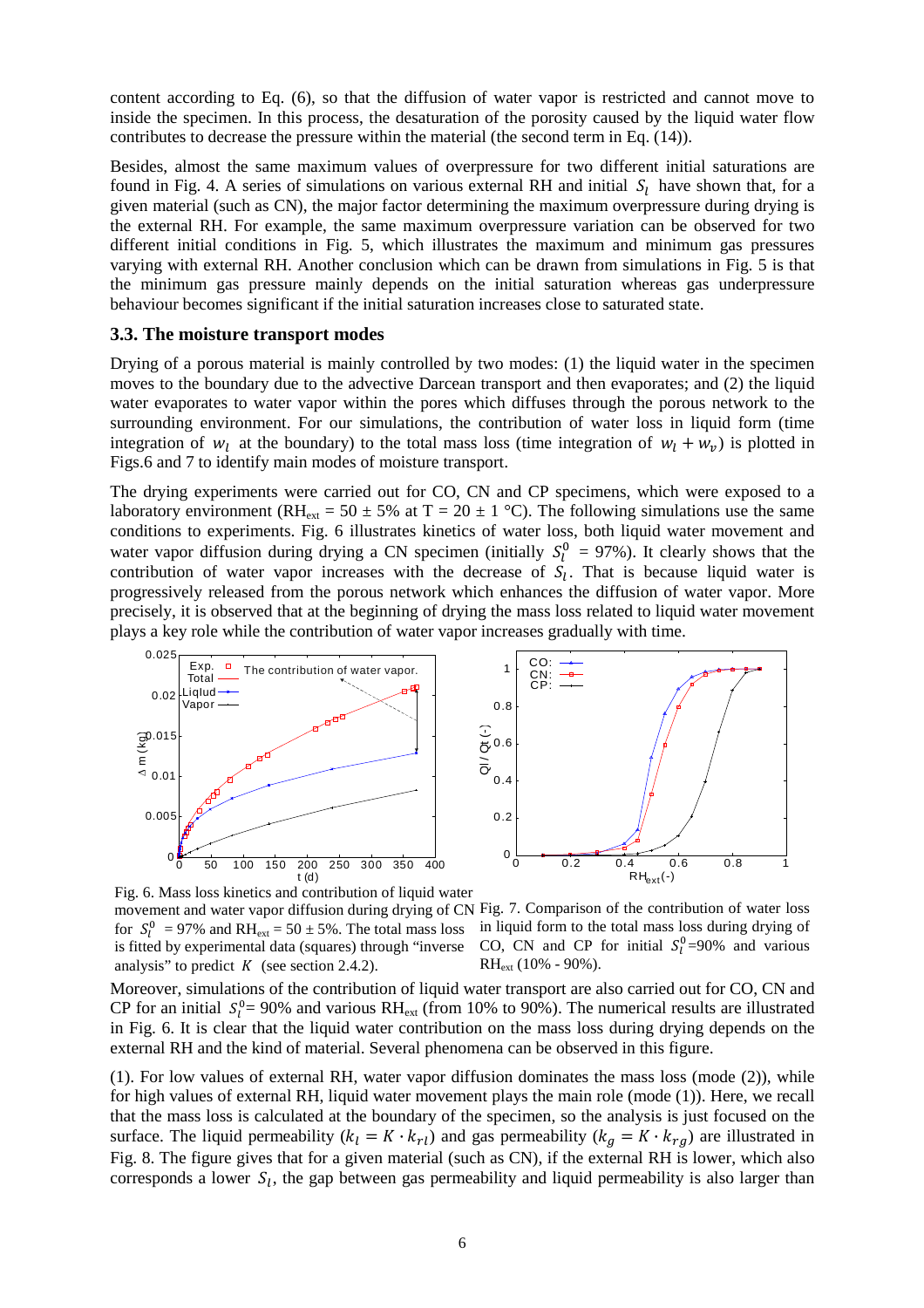high values of external RH. In addition, for lower values of external  $S_l$ , a higher vapor diffusion coefficient can be achieved in Fig. 1. Actually, Eq. (14) reveals that the lower external RH generates less gas pressure variations in the specimen, which is beneficial to water vapor diffusion [4]. So a

higher gap between external RH and initial  $S_l$  may accelerate both the diffusion and advective Darcean transport of water vapor at the boundary. While the liquid water movement is inactive for low values of external RH due to low liquid water permeability.

(2). For a given external RH, CP always shows the weakest contribution of liquid water, while it is higher for CN and CO. It is natural to link the phenomena with the microstructure (porosity) of the specimen. In the material of larger porosity (such as CP), the gas pressure variations are not significant (see Eq. (14)), so the water vapor can diffuse easier compared with the material of lower porosity. According to Eq. (4), liquid water movement is mainly controlled by the liquid permeability and the gradient of liquid pressure (or the gradient of



Fig. 8. Comparison of the liquid permeability and gas permeability for CO, CN and CP by the proposed model.

capillary pressure). The derivation of Eq. (9) shows that the gradient of capillary pressure for CO is always larger than CN and CP. Even though the liquid permeability for CP is a slightly higher as shown in Fig. 8, the gradient of capillary pressure plays a significant role in liquid water movement. Hence, more moisture can be transferred to move to the surface in vapor form and leave the CP specimen than the other two cement pastes.

#### **3.4. Comparison with Mainguy's model**

Mainguy et al. [4] have developed a model to analyse the drying properties. Two main differences between Mainguy's model and the model proposed in this paper are (1) different choices of parameters  $\alpha$  and  $\beta$  for the resistance factor (see Section 2.2, Eq.(6)) and (2) different equations for relative permeabilities (see Section 2.4, Eqs. (10) and (11)).



0.2 0.3 0.4 0.5 0.6 0.7 0.8 0.9 1 1.1 0 0.002 0.004 0.006 0.008 0.01  $w_1/w_t(-)$  $x(m)$ CN Drying at 3, 28, 56 and 371 days

Fig. 9. The comparison of liquid permeability and the gas permeability predicted by Mainguy's model and the proposed model.

Fig. 10. Ratio of liquid water movement to the total mass flow in the specimen at different ages predicted by the proposed model. Results are from simulations drying of CN for  $S_l^0 = 90\%$  and RH<sub>ext</sub> = 50%.

Applying an "inverse analysis" for fitting the intrinsic permeability for both models, we find that it is  $10.5 \times 10^{-22}$  m<sup>2</sup> for CN in Mainguy's model, which is far smaller than the value estimated by the proposed model  $(16.0 \times 10^{-20} \text{ m}^2)$ , see Table 3). The liquid permeability  $(k_l)$  and the gas permeability  $(k_a)$  predicted by Mainguy's model and proposed model are compared in Fig. 9. The gas permeability used in proposed model is higher Mainguy's model in several orders of magnitude. If  $S_l$  is smaller than 0.9, Mainguy's model predicts a slightly higher liquid permeability. In fact, the similar results could be achieved for CO and CP. In Fig 1, Mainguy's model always chooses the higher gas diffusion coefficient than the proposed model, either for CO or CN (or CP).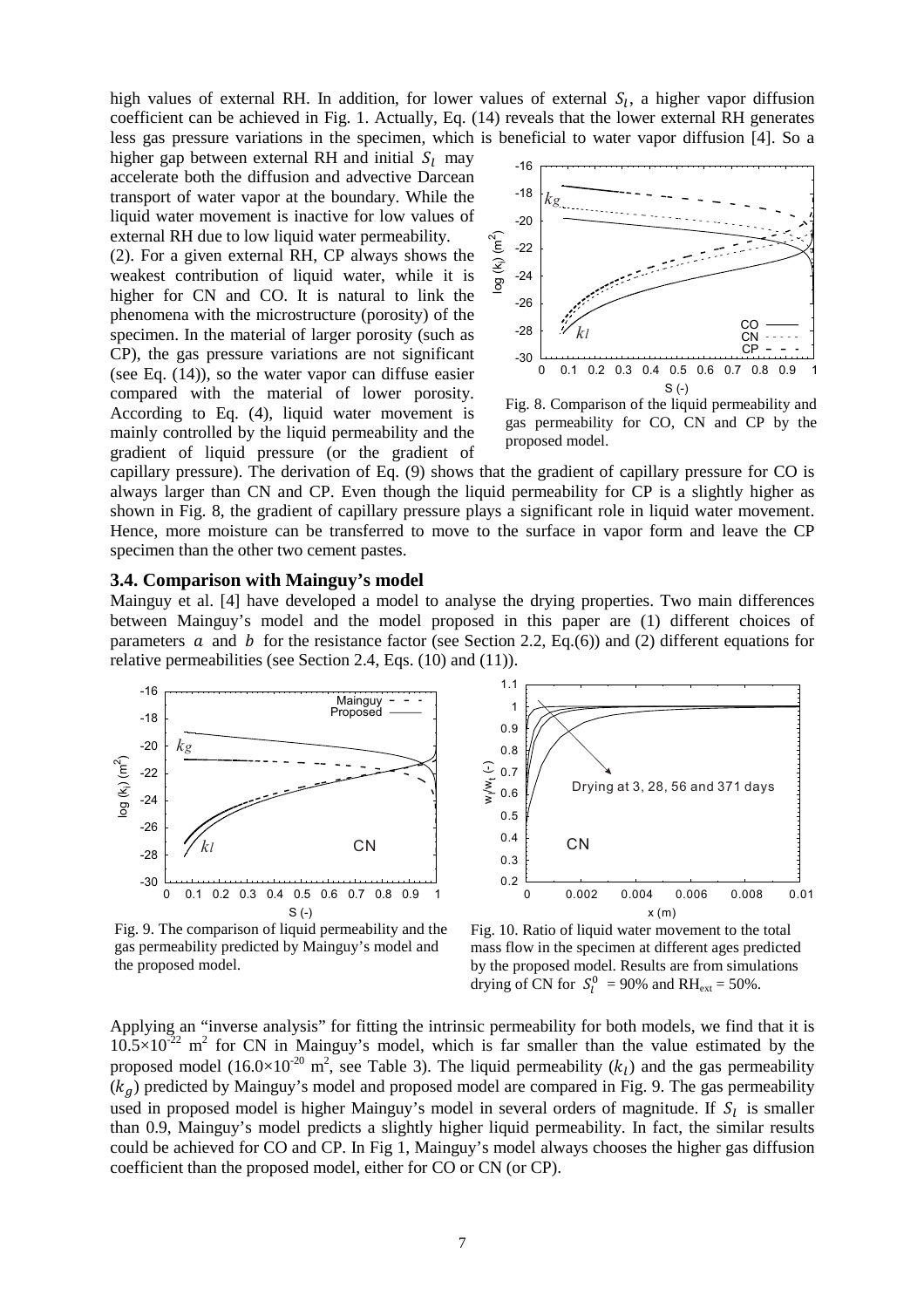Hence, it is clear that Mainguy's model predicts higher liquid water movement (see Eq. (4)), higher water vapor diffusion while lower advective Darcean transport of water vapor (see Eq. (5)). Simulations by Mainguy's model for CO, initial  $S_l^0 = 90\%$  and RH<sub>ext</sub> = 50%, have shown that drying is achieved by the transport of moisture in its liquid form [4]. This conclusion is different from simulation results of the proposed model (see Fig. 7), giving only around 50% contribution of mass loss in liquid form if the external RH is 50%. Drying of CN at the same condition also shows that the liquid water movement in the material decreases with the drying time (see Fig. 10). Besides, because of the advective Darcean transport for gaseous phase (the first term in Eq. (14)), which is able to dissipate the gas pressure variations, is underestimated in Mainguy's model, it predicts a higher gas overpressure reaching to 2 times the atmospheric pressure (see Fig. 11) than gas pressure simulated by the proposed model (see Fig. 4).





Fig. 11. Profiles of gas pressure during drying of CN performed by Mainguy's model for initial  $S_l^0 = 90\%$ . The profile at 0-day corresponds to the atmospheric pressure.

Fig. 12. Schematic figure of switching the desorption isotherm to adsorption isotherm.

# **4. Modelling moisture transport during drying-wetting cycles**

## **4.1. A simplified concept for modelling of wetting**

The simulation of drying and wetting cycles usually needs additional experimental data of scanning curves, which are not easy to be measured. Here, we propose a simplified modelling based on the same isothermal moisture transport model described in Section 2. During drying, the desorption isotherm is used. For wetting, the adsorption isotherm is employed to describe the relationship between RH and  $S_l$ . At the end of drying, all points within the specimen are switched directly from desorption isotherm to adsorption isotherm (see Fig. 12).

## **4.2. Results and discussion**

After a drying experiment at external  $RH = 50 \pm 5\%$  for 371 days, CN and CP specimens are exposed to a high level of RH = 97% to provoke wetting. Using the drying kinetics, the intrinsic permeability is obtained by "inverse analysis". It is rarely found the distinguishing of intrinsic permeability during drying and wetting in the literature. As an intrinsic property of the material, we assure that the intrinsic permeability is the same during wetting and drying (see Table 3).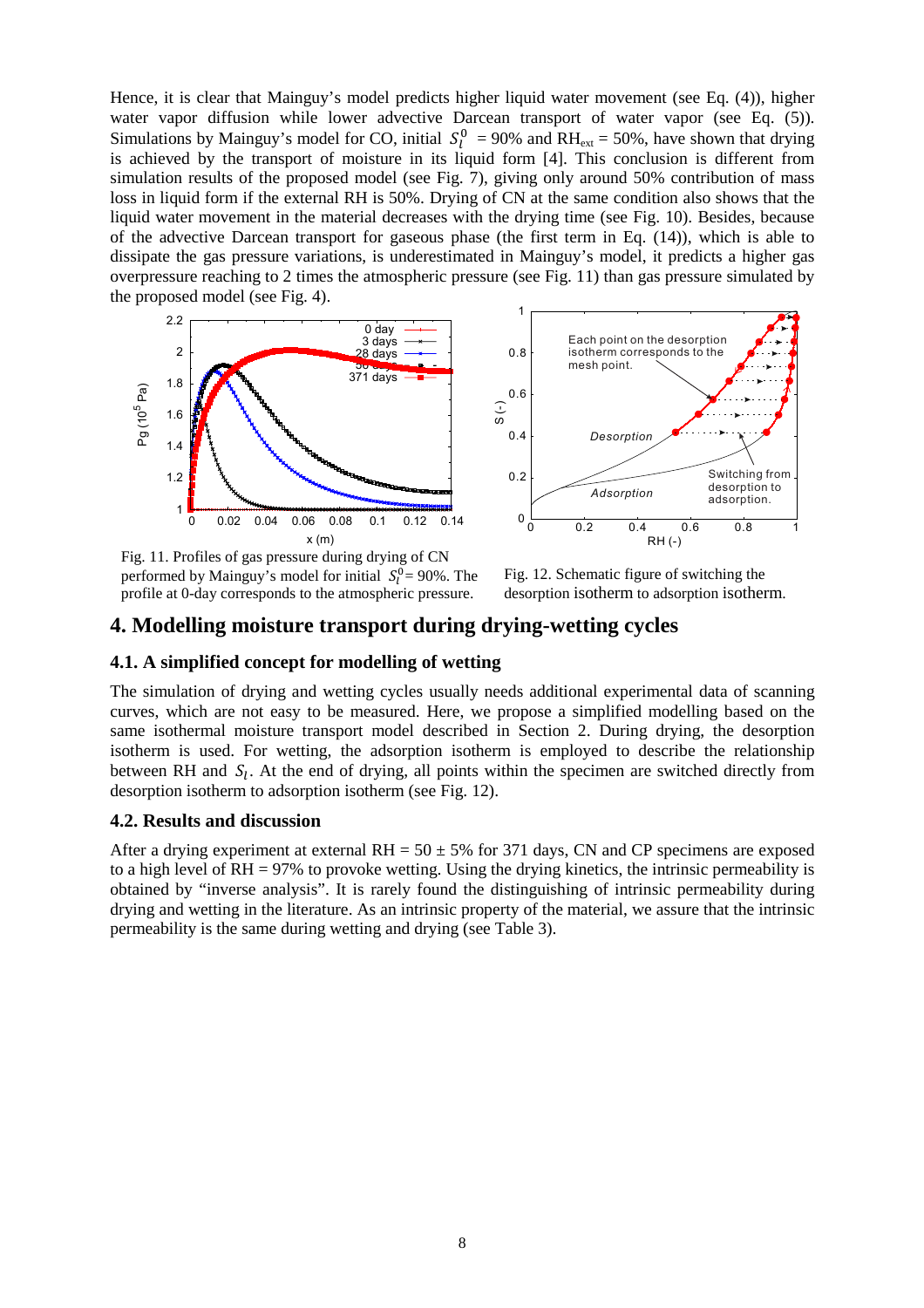

Fig. 13. One drying-wetting cycle simulation results for CN  $(K = 16.0 \times 10^{-20} \text{ m}^2)$ . Left: comparison of experimental (symbols) and simulated (lines) mass loss kinetics. Wetting kinetics for different values of external RH are illustrated. Right: profiles of  $S_l$  during drying (solid lines) and wetting (dashed lines) at different ages (a zoomed in figure included). The wetting profiles are obtained at  $RH_{ext} = 99.9\%$ . Symbols are measured data by gamma ray attenuation at the end of drying (371 days).

One drying and wetting cycle simulation is performed for CN and CP using the same duration to the experiment and the results are shown in Figs. 13 and 14, respectively. Simulated wetting kinetics for various external RH (98% - 99.9%) are compared in figures. It can be clearly seen that this simplified concept model is inadequate to the experimental condition  $(RH = 97\%)$ . Only if the external RH is increased to close to the saturated state, very good results for both materials can be observed.



Fig. 14. One drying-wetting cycle simulation results for CP ( $K = 605.0 \times 10^{-20}$  m<sup>2</sup>). Left: comparison of experimental (symbols) and simulated (lines) mass loss kinetics. Wetting kinetics for different values of external RH are illustrated. Right: profiles of  $S_l$  during drying (solid lines) and wetting (dashed lines) at different ages (a zoomed in figure included). The wetting profiles are obtained at  $RH_{ext} = 99.9\%$ . Symbols are measured data by gamma ray attenuation at the end of drying (371 days).

Comparison of mass loss kinetics shows that if the external RH is lower, such as 98%, the specimen continues to loss mass rather than to wet. A careful analysis reveals that, when the desorption isotherm

is switched directly to the adsorption isotherm, the RH inside the specimen is increased improperly. Taking CN as an example, as shown in Fig. 15, according to the adsorption isotherm RH<sub>ext</sub> = 98% corresponds to  $S_l^{ext}$  $\approx$  73%. This value is smaller than  $S_l$  for most points within the specimen (see the saturation profile at the end of drying in Fig. 13). Thus, at the beginning of wetting, these points, whose saturation is bigger than 73%, will continue to loss mass. Profiles of  $S_l$  within the specimen decrease at the beginning of wetting and then rise, as shown in the zoomed in view in Figs. 13 and 14.

If the external RH is increased artificially up to 99.9%, the influence of this issue can be reduced (comparison



Fig. 15. Partial enlarged drawing of Fig. 12.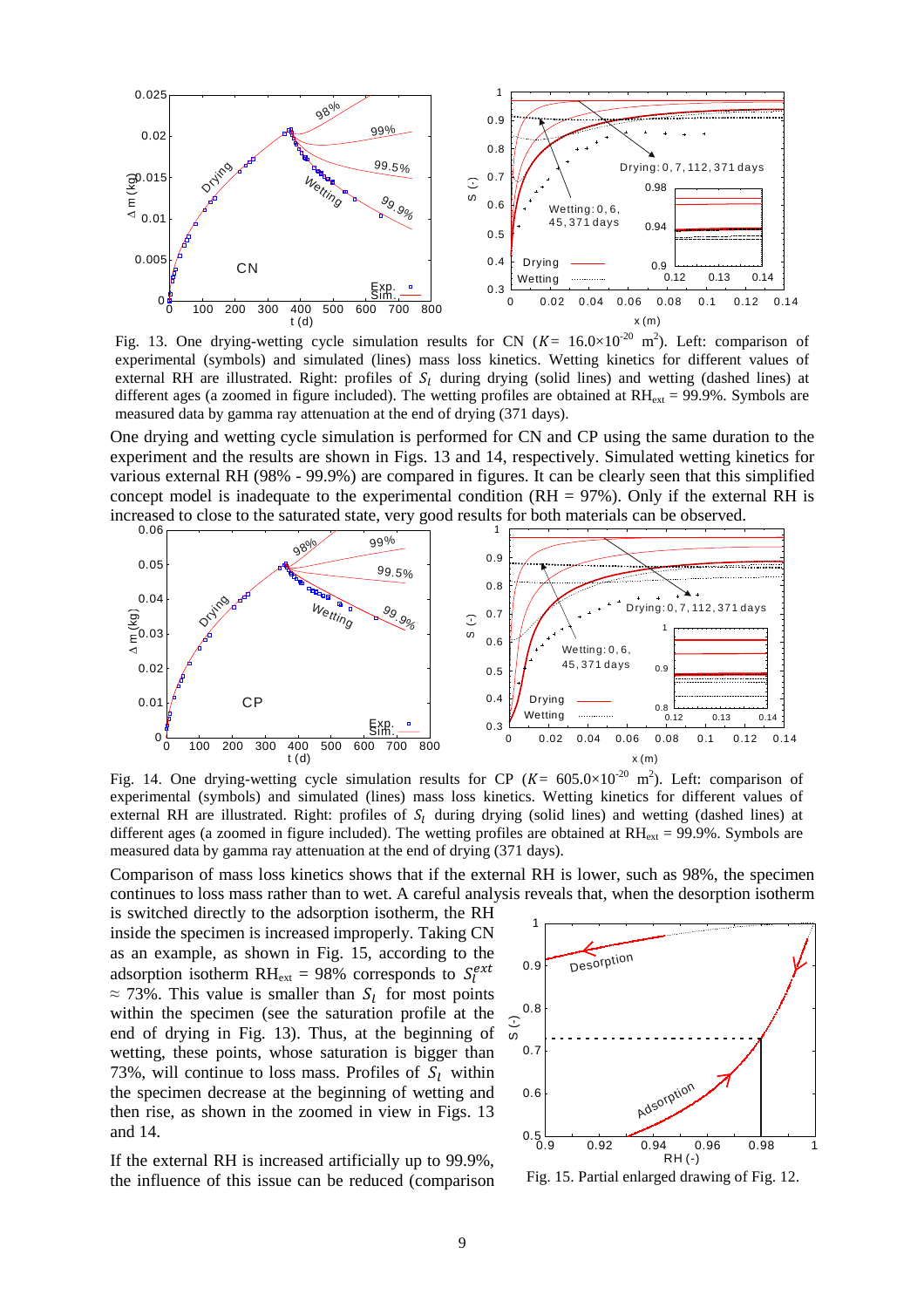of wetting kinetics for different external RH in Fig. 13) and the simulation results are consistent with the experimental data.

# **5. Conclusion**

By means of numerical simulations, this article studies drying of cementitious specimens with a model involving dry air and water vapor as gas phase and pure liquid water phase. Simulation results show that the diffusion of dry air coupled with the movement of water vapor due to evaporation engenders a gas overpressure near the boundary and propagating inside the specimen. Simultaneously, the significant liquid water movement in the inner part of the specimen can cause a gas underpressure. The investigation shows that maximum values of gas pressure are mainly related to external RH, while minimum values are determined by the initial liquid water saturation of the specimen. With regard to the modes of mass loss during drying, they depend on external RH and material microstructure (porosity).

This paper also compares the proposed model with Mainguy's model, which uses different equations for relative permeability and resistance factor. The comparisons point out that Mainguy's model overestimates the contribution of liquid water due to using a slightly higher liquid permeability. On the contrary, it underestimates the advective Darcean transport for the gaseous phase because of the lower gas permeability, so it also predicts a higher gas overpressure than the proposed model.

A simplified concept for the modelling of wetting is proposed in the last part of this paper. Results present that the simplified model is only valid for very high external RH (close to saturated state). It would be welcome to extend the model to suit for different external RHs by using new method to switch the sorption isotherm from desorption to adsorption. That would be our next step research.

# **Acknowledgements**

The research leading to these results has received funding from the European Union Seventh Framework Programme (FP7 / 2007-2013) under grant agreement 264448.

# **References**

- [1] Daïan, J. F. "Condensation and isothermal water transfer in cement mortar. Part I.", Transport in Porous Media, 3:563-589, 1988.
- [2] Bažant, Z. P. and Kim, J. K. "Consequences of diffusion theory for shrinkage of concrete", Materials and Structures, 24: 323-326, 1991.
- [3] Philip, J. R., de Vries D. A. "Moisture movement in porous materials under temperature gradients", Transport Am. Geophysics Union, 38(2):222-232, 1957.
- [4] Mainguy, M., Coussy O. and Baroghel-Bouny, V. "Role of air pressure in drying of weakly permeable materials", Journal of Engineering Mechanics, 88:582-592.2001.
- [5] Thiéry, M., Belin, P., Baroghel-Bouny, V. and Nguyen, M. D. "Modelling of isothermal drying process in cementitious materials – Analysis of the moisture transfer and proposal of simplified approaches", 3rd International conference on couple THMC, Processes in geo-systems, 571-581, 2008.
- [6] Johannesson, B. and Janz, M. "A two-phase moisture transport model accounting for sorption hysteresis in layered porous building constructions", Building and Environment, 44:1285-1294, 2009.
- [7] Li, K. and Li, C. "Hydro-ionic transport in concrete near surface under drying-wetting cycles", Mechanics and Physics of Porous Solids (MPPS), 221-240, 2011.
- [8] Baroghel-Bouny, V. "Water vapour sorption experiments on hardened cementitious materials. Part I. Essential tool for analysis of hygral behaviour and it relation to pore structure", Cement and Concrete Research, 37:414-437,2007.
- [9] Baroghel-Bouny, V. "Water vapour sorption experiments on hardened cementitious materials. Part II. Essential tool for assessment of transport properties and for durability prediction", Cement and Concrete Research, 37:438-454, 2007.
- [10] Millington, R. "Gas diffusion in porous media", Science, 130:100-102, 1959.
- [11]Papadakis, V., Vayenas, C. and Fardis, M. "Physical and chemical characteristics affecting the durability of concrete", ACI Materials Journal, 8(2):186-196, 1991.
- [12]Hassanizadeh, S. M., and W. G. Gray. "Thermodynamic Basis of Capillary Pressure in Porous Media", Water Ressources Research, 29 (10): 3389-3405, 1993.
- [13] van Genuchten, M.Th. "A close-form equation for predicting the hydraulic conductivity of unsaturated soils", Soil Science Society of America Journal, 892-898:1980.